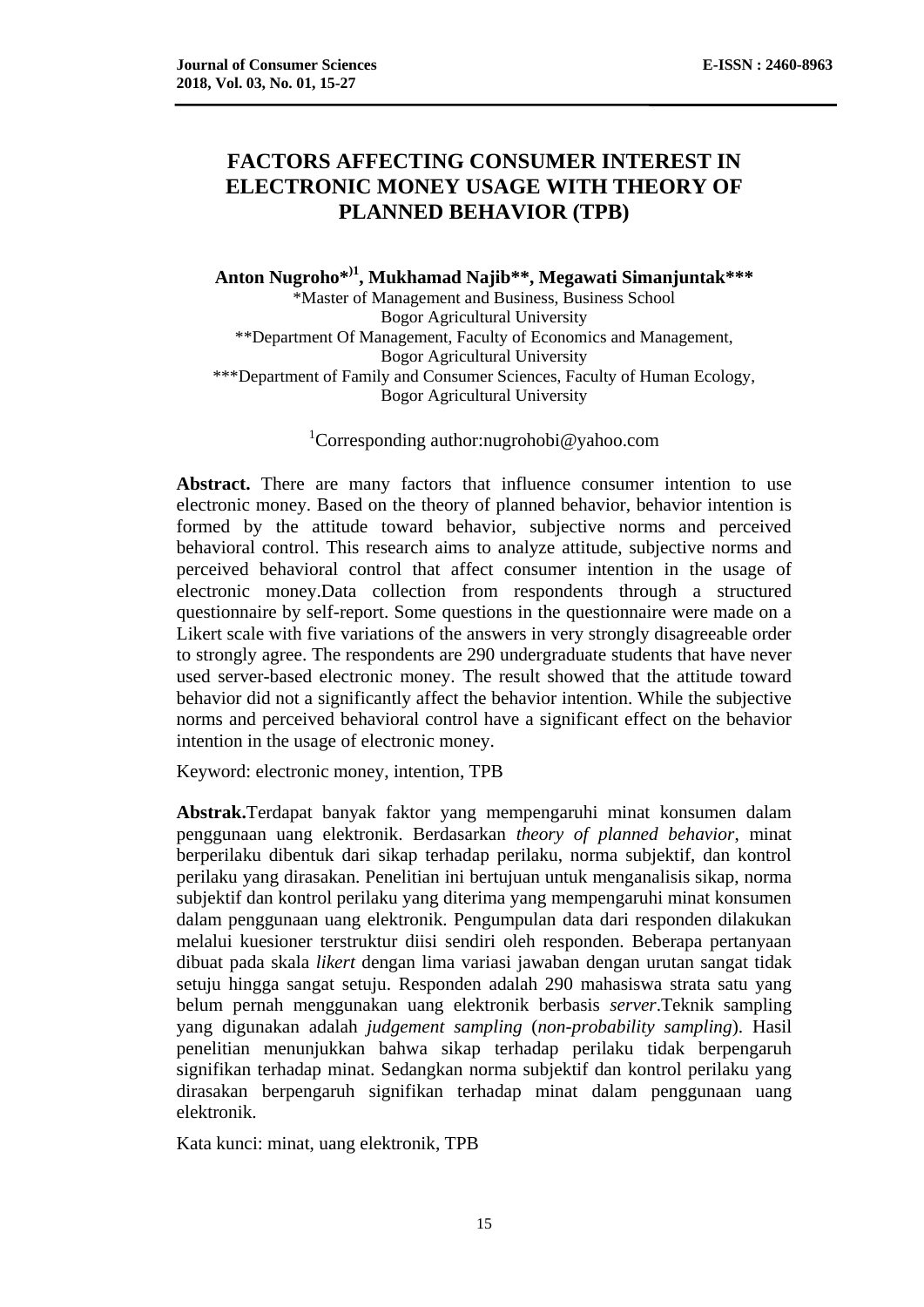## **Introduction**

Bank of Indonesia on 14 August 2014 has launched the Non-Cash National Movement. Non-Cash National Movement is expected to reduce printing and distribution costs of money that can reach 3.5 (three points five) trillion rupiah per year (Yulianto, 2015). Siwinastiti and Nirmala (2014) concluded that non-cash payment transactions using electronic money (e-money) on a long-term positive and significant impact on the demand for currency in Indonesia. Furthermore, GNNT expected to provide benefits such as more practical in the transaction, increasing the public access on the payment system, transparency of transactions, reducing the cost of rupiah management, improving the circulation of money in the economy and more accurate economic planning with the support of transactions recorded completely. Non-cash transaction ratio compared to cash transactions in Indonesia is still low at one percent, this is quite far when compared with neighboring countries like Malaysia which reached 27 percent (Simorangkir, 2016).

Campus environment can be used as a model for the formation of less cash society. According to Ramadani (2016), there is positive and significant influence between the use of electronic money to the consumption expenditure of students. Another point expressed by Parastiti, Mukhlis and Haryono (2015) that KTM (Student ID Card) is integrated, does not increase the use of BRIZZI's electronic money to students. Students who use BRIZZI's electronic money as a means of payment are still deficient. Research conducted by Alam and Sayuti (2011); Burhanudin (2015); and Prasastyo (2015) concluded that attitude, subjective norms and perceived behavior control influence on intention. The success of less cash society in campus environment is expected to be a sample and can be applied in other society.

GNNT is intended to encourage people to use payment systems and noncash payment instruments in payment transactions, either through internet banking, debit cards, credit cards or electronic money. Bank Indonesia cooperates with universities to succeed this movement, one of them is Bogor Agricultural University (IPB). Students not only potential users but also potential to be one of the agents of change/influencer in making cash payments to non-cash.

This payment instrument is expected to accelerate the payment process, more efficiently and safely with a relatively cheaper cost than other electronic payment instruments such as debit cards or credit cards. Non-cash transaction services can use electronic money either in the form of a bassed chip or a bassed server. But in the implementation of the use of electronic money has not become a primary choice for students in buy something. Students who prefer to pay using cash directly to the merchant still found in canteen, because it is considered faster than having to queue at a centralized cashier.In minimarket, after the experiment for 6 ( six) months, there are no students who pay with e-money. This shows the low intention of students to make e-money as a choice of means of payment. The choice of e-money type is also seen in Non-Cash National Movement transaction data conducted in IPB. The electronics offered consist of four chip-based e-money (Flazz, E-Money, Brizzi, and Tap-Cash) and six server-based e-money (BBM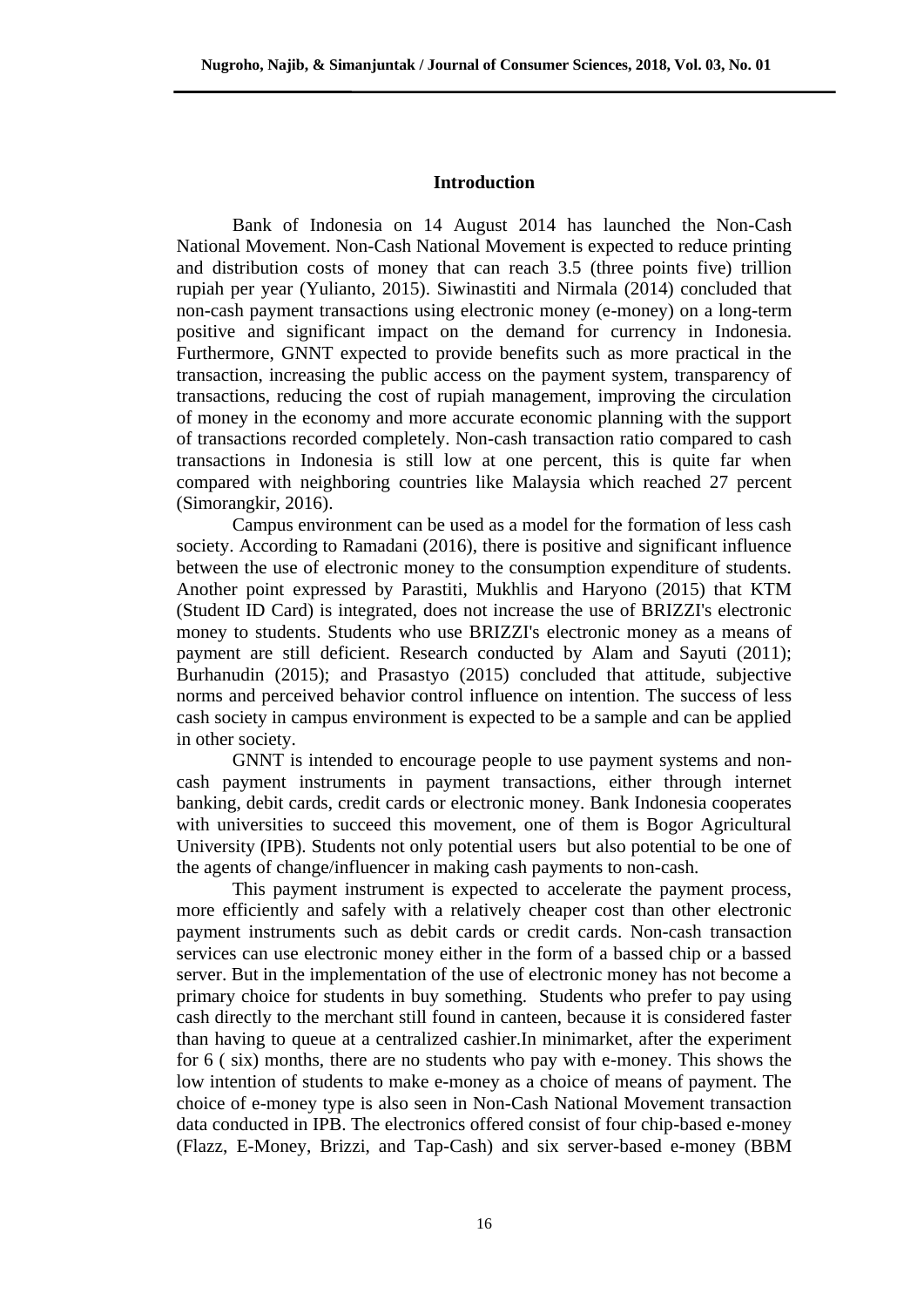Money, Rekening Ponsel, T-Cash, Dompetku, T-Money, XL-Tunai). The data shows that from the total transactions Rp 89.137.516, transactions using serverbased electronic money only reached Rp 683.999 or 0.77 percent of total transactions (Figure 1).



Figure 1 Total of electronic money transactions on GNNT campus IPB Dramaga (September to December 2014)

In order to support the goal of making the student as one of the agents of change in making cash payments to the non-cash, of course, the intention of the students using electronic money becomes important. The purpose of this research is to analyze attitude, subjective norms and perceived behavior control that influence consumer intention in the use of electronic money.

## **Method**

This research used descriptive research design with survey method. Descriptive research is a research that aims to describe something to describe the fact, population, or specific field in factual and systematic. The survey method is a data collection technique that aims to collect relatively large amount of data in a population. The survey type used in this study is a cross sectional survey, so it is only done at a certain time (Nazir 1998). A survey conducted by providing questions to respondents by using questionnaires as an instrument of data collection from a population. This research was conducted at Dramaga IPB Campus from May to July 2017.

The population of this study is undergraduate students of IPB. Sampling technique conducted in this study is judgment sampling (non-probability sampling). The samples taken are undergraduate students of IPB and never use server-based electronic money. Server-based electronic money is a payment instrument issued by a Bank or institution other than a Bank, based on the value of the money deposited in advance which is stored electronically in the media server and is not a savings as referred to in the law regulating banking (Bank Indonesia). The number of samples taken as many as 290 students.

Data collection from respondents is done through a structured questionnaire. Questionnaires are filled in by the respondents (self-report). Some questions in the questionnaire were made on a scale (scaled response question).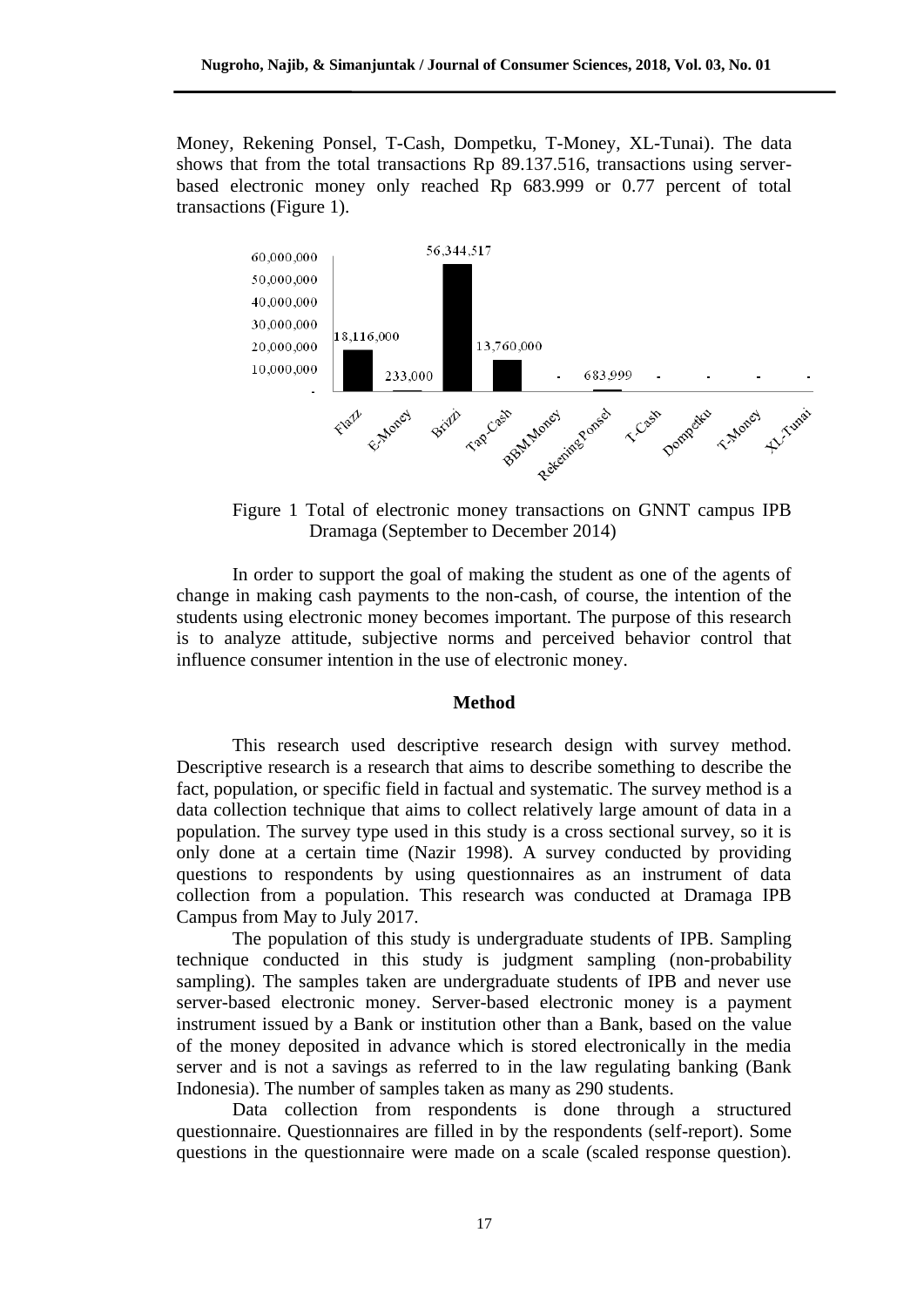Scaling technique used Likert scale. Respondents are required to choose one among Likert scales with five variations of the answers in very strongly disagree order to strongly agree. Analysis of the distribution of respondents using top two boxes is to combine the respondents who agree and strongly agree divided by the number of respondents, and the bottom two boxes are to combine the respondents who strongly disagree and disagree divided by the number of all respondents (Anggelina & Japarianto, 2014). Respondents who are neutral are assumed to be more likely to disagree and are combined into the bottom two boxes.

Variables in this study consist of two types of variables, namely independent variables/exogenous latent variables and dependent variable/endogenous latent variable. The overall variables used and the indicators can be seen in Table 1.

| Construct                            | Dimensions                 | Indicators                     | Symbol           | References     |
|--------------------------------------|----------------------------|--------------------------------|------------------|----------------|
|                                      |                            | Practicality                   | B <sub>B1</sub>  | Rahmatsyah     |
|                                      |                            | Security                       | B <sub>B2</sub>  | (2011)         |
|                                      |                            | Speed                          | B <sub>B</sub> 3 |                |
|                                      | <b>Behaviour Beliefs</b>   | Lifestyle/trend                | B <sub>B4</sub>  |                |
|                                      |                            | Cheaper                        | B <sub>B5</sub>  |                |
| Attitude                             |                            | Easiness                       | BB6              |                |
| Toward                               |                            | The importance of Practicality | OE1              |                |
| <b>Behaviour</b>                     |                            | The importance of Security     | OE <sub>2</sub>  |                |
|                                      |                            | The importance of Speed        | OE3              |                |
|                                      | <i>Outcome</i>             | The importance of              | OE4              |                |
|                                      | Evaluation                 | Lifestyle/trend                | OE5              |                |
|                                      |                            | The importance of Low cost     | OE <sub>6</sub>  |                |
|                                      |                            | The importance of Easiness     |                  |                |
|                                      |                            | Family members                 | NB1              | Shih dan Fang  |
|                                      |                            | Friends                        | N <sub>B</sub> 2 | (2004),        |
| Subjective                           | Normative Beliefs          | Social Community               | N <sub>B</sub> 3 | Rahmatsyah     |
| <b>Norms</b>                         |                            | Lecturer                       | NB4              | (2011)         |
|                                      | Motivation to              | Family members                 | MC1              |                |
|                                      | Comply                     | Friends                        | MC <sub>2</sub>  |                |
|                                      |                            | Social Community               | MC <sub>3</sub>  |                |
|                                      |                            | Lecturer                       | MC4              |                |
|                                      |                            | Benefits/can be used for       | CB1              | Shih dan Fang  |
|                                      |                            | various payment transactions   |                  | (2004),        |
|                                      | <b>Control Beliefs</b>     | Knowledge of electronic        | CB <sub>2</sub>  | Rahmatsyah     |
|                                      |                            | money                          |                  | (2011)         |
|                                      |                            | The network of electronic      | CB3              |                |
| Perceived                            |                            | money usage is easy to find    |                  |                |
| <b>Behaviour</b>                     |                            | Benefits/can be used for       | CF1              |                |
| Control                              | Power of Control<br>Factor | various payment transactions   |                  |                |
| <b>Behaviour</b><br><i>Intention</i> |                            | Understand about electronic    |                  |                |
|                                      |                            | money                          | CF2              |                |
|                                      |                            | The network of electronic      | CF <sub>3</sub>  |                |
|                                      |                            | money usage is easy to find    |                  |                |
|                                      |                            |                                |                  |                |
|                                      |                            | Plan to use                    | BI1              | Haryono et al. |
|                                      |                            |                                |                  | (2012),        |
|                                      |                            | Intention in using electronic  | BI2              | Rahmatsyah     |
|                                      |                            | money in the next six months   |                  | (2011)         |

Table 1 Variables used in the study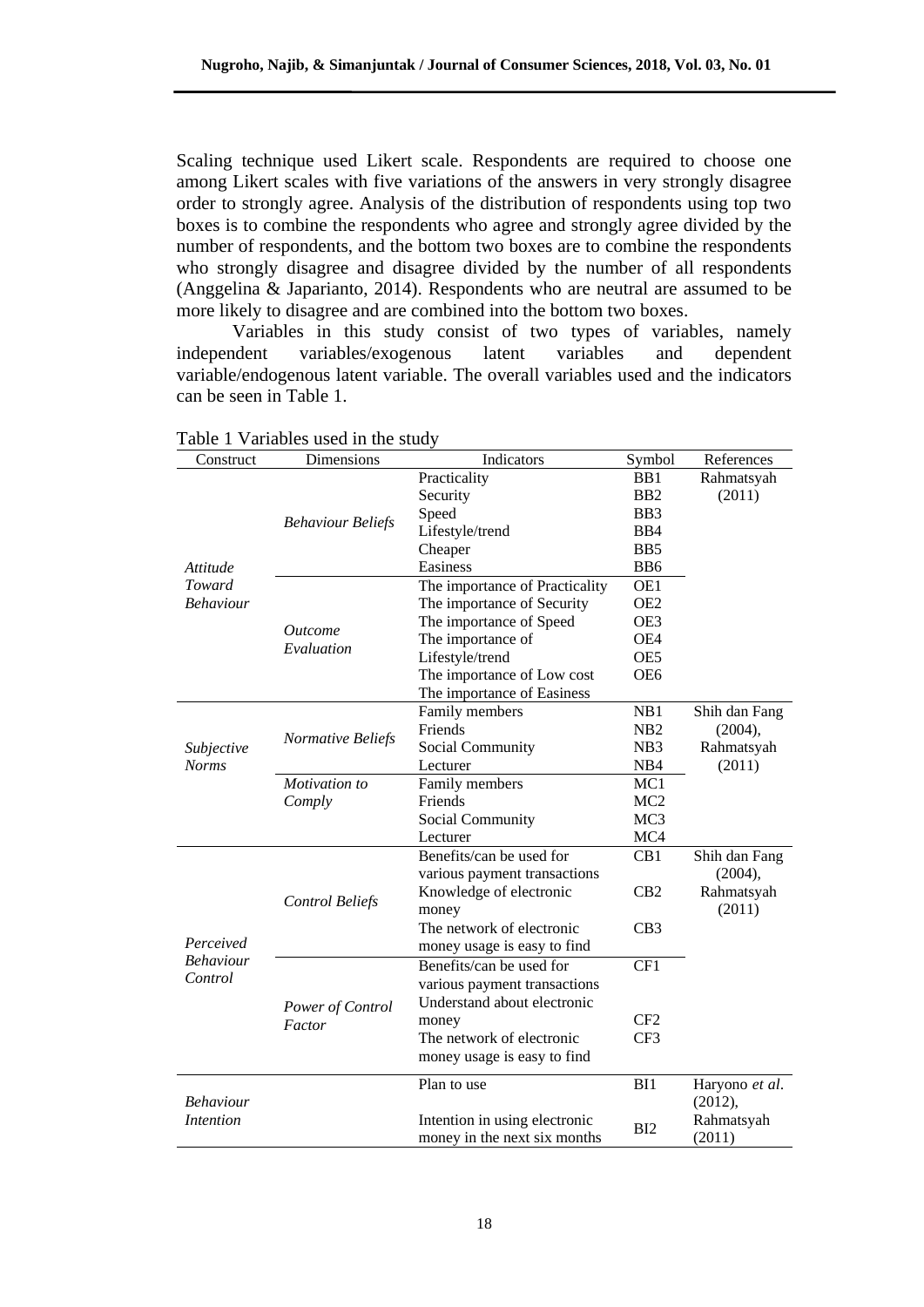Theory of Planned Behavior (TPB) stated that intention is influenced by three things, Attitude Toward Behavior (ATB), Subjective Norm (SN) and Perceived Behavior Control (PBC) (Ajzen, 2005). The research framework of this research can be seen in Figure 2. Data process and analysis in this study using the program SPSS 22 and Structural Equation Modeling (SEM) with LISREL 8.30 program. The model measurement test is based on the loading factor value. Loading factor value> 0.5 can be interpreted that the indicators have met the criteria of the validity test of a convergent latent construct (Ghozali, 2006). The construct analysis consists of the validity and reliability test of the construct. Model validity is represented by Variance Extracted (VE) values. The value of VE> 0.5 indicates that the model has satisfied the terms of good convergent validity. While the reliability model is shown by the value of Composite Reliability (CR). CR value > 0.7 indicates that all latent constructs have good, accurate and consistent reliability. The feasibility test of SEM model is done by testing the goodness of fit. The value of  $RMSEA \leq 0.08$  can be interpreted that the model has a good fit. The use of other goodness of fit criteria is GFI, AGFI, IFI, NFI, and CFI, if the resulting value> 0.90 means that the resulting model has the goodness of fit and hypothesis testing theory can be done. Hypothesis testing is based on t-count value, if t-count> t-table (1.96) means significant influence.



Figure 2 Research Thinking Framework

The research hypothesis is as follows:

- H1: Attitudes toward behavior have a significant influence on intention
- H3: Control of perceived behavior has a significant influence on intention
- H2: The subjective norm has a significant influence on intention

## **Result**

Behavior Beliefs (BB) users of server-based electronic money can be seen in Table 2. Respondents who agree that payment transactions using server-based electronic money is more practical as much as 68.9 percent, while those who disagree only 31.1 percent. A total of 56.9 percent of respondents agree that payment transactions using server-based electronic money more secure, while those who disagree 43.1 percent. Respondents agree that the payment transactions use server-based electronic money faster at 78.3 percent, while those who disagree 21.7 percent. Respondents who agreed that payment transactions using server-based electronic money could follow the trend/lifestyle of 57.6 percent, while those who disagree 42.4 percent. As many as 36.2 percents of respondents agreed that payment transactions using server-based electronic money is cheaper,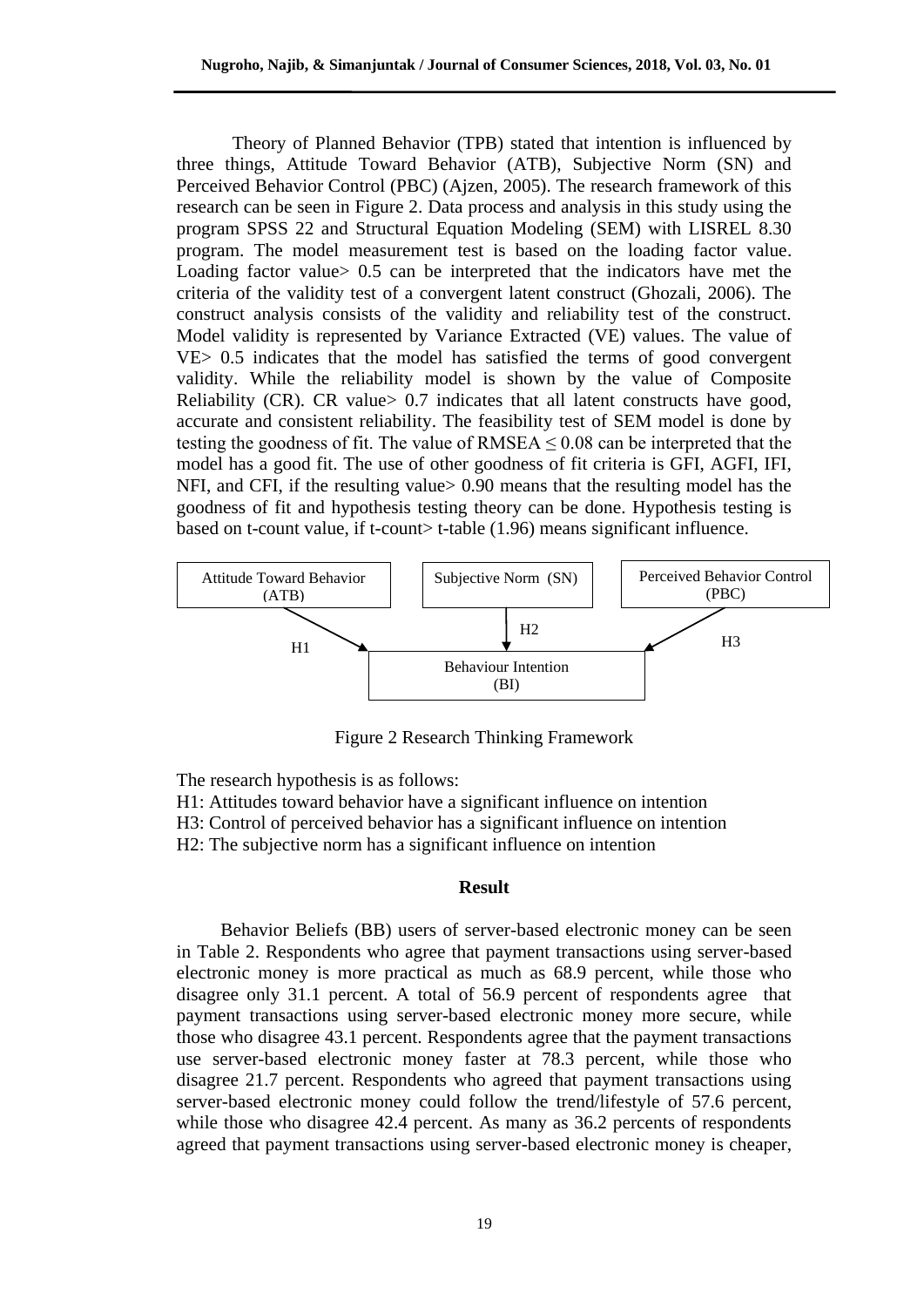while 63.8 percent disagree. And respondents who agree that payment transactions using server-based electronic money easier as much as 64.8 percent, while those who disagree 35.2 percent.

In the Outcome Evaluation (OE) dimension of the use of server-based electronic money, the respondents agree that the practicality of payment transactions using server-based electronic money was important as much as 75.2 percent, while those who disagree 4.8 percent. Respondents agree that security and speed were important in payment transactions using server-based electronic money of 90.7 percent and 79.6 percent, while those who did not believe were 9.3 percent and 20.4 percent. As many as 26.2 percents of people agree on the importance of following trends or lifestyles, while those who disagree as much as 73.8 percent. Respondents who agree that the cheaper cost and ease of payment transactions using server-based electronic money were important 81.0 percent and 87.9 percent, while 19.0 percent and 12.1 percent disagreed.

Table 2 Distribution of indicators of attitudes toward behavior of server-based electronic money users

| Dimensions      | Indicators                                     | Disagree | Agree |
|-----------------|------------------------------------------------|----------|-------|
| <b>Behavior</b> | More practical                                 | 31.1     | 68.9  |
| Beliefs(BB)     | Safer                                          | 43.1     | 56.9  |
|                 | Faster                                         | 21.7     | 78.3  |
|                 | Following the trend/lifestyle                  | 42.4     | 57.6  |
|                 | Cheaper                                        | 63.8     | 36.2  |
|                 | Easier                                         | 35.2     | 64.8  |
| Outcome         | The importance of practicality                 | 24.8     | 75.2  |
| Evaluation (OE) | The importance of security                     | 9.3      | 90.7  |
|                 | The importance of speed                        | 20.4     | 79.6  |
|                 | The importance of following<br>trend/lifestyle | 73.8     | 26.2  |
|                 | The importance of cheaper                      | 19.0     | 81.0  |
|                 | The importance of easiness                     | 12.1     | 87.9  |

Respondents' attitudes toward subjective norms can be seen in Table 3. In the normative belief dimension of respondents who agree to the recommendation of family, friends, social community and lecturers to use server-based electronic money 16.6 percent, 25.9 percent, 26, 5 percent and 13.1 percent respectively, while those who did not agree were 83.4 percent, 74.1 percent, 73.5 percent and 86.9 percent, respectively. In the motivation dimension of respondents who agree to raise the recommendation of family, friends, social community and lecturers to use server-based electronic money each of 34.8 percent, 22.1 percent, 24.5 percent and 19.0 percent, while those who disagree each with 65.2 percent, 77.9 percent, 75.5 percent and 81.0 percent respectively.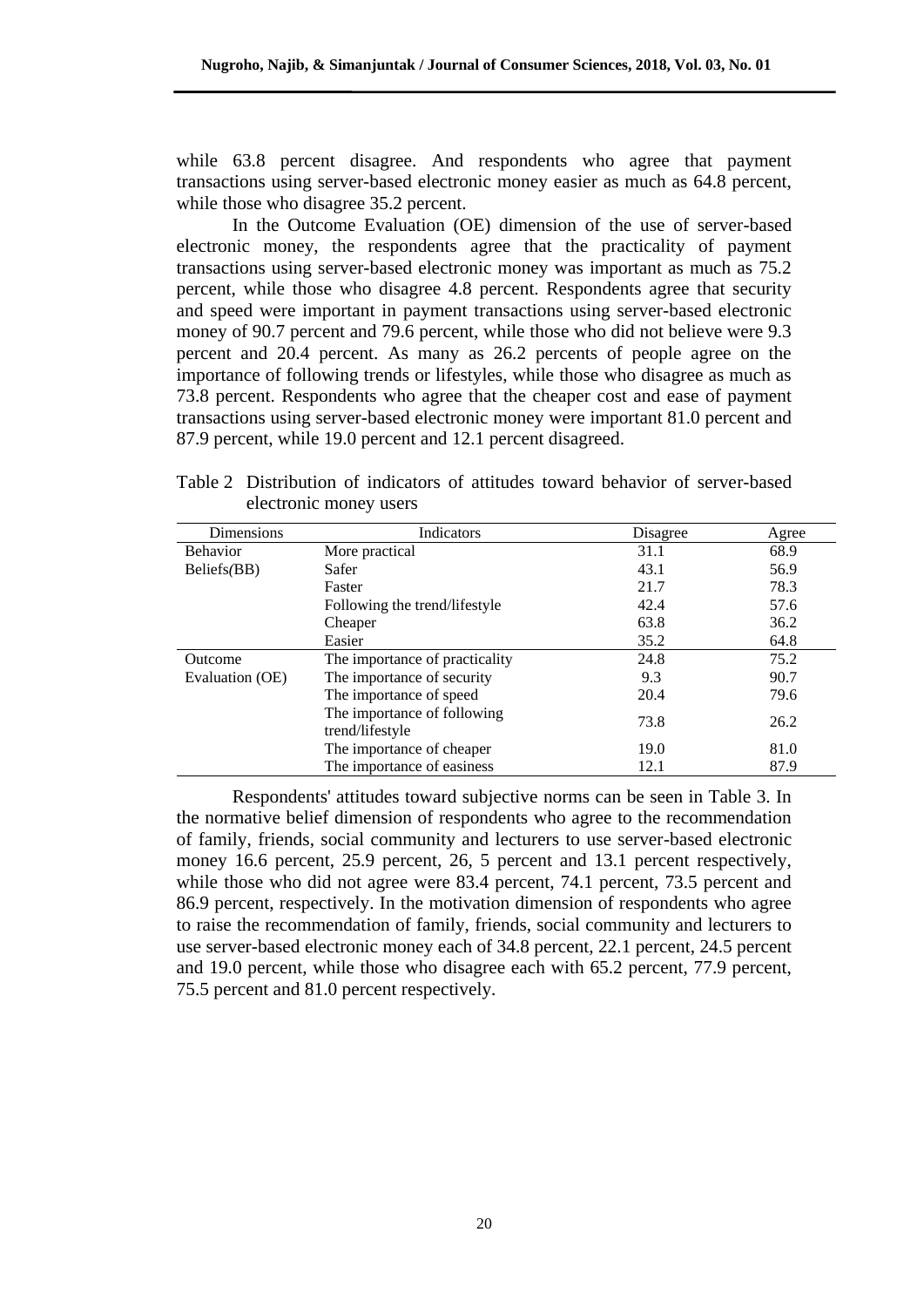| electronic money users |                                              |          |       |
|------------------------|----------------------------------------------|----------|-------|
| Dimensions             | Indicators                                   | Disagree | Agree |
| Normative Belief       | Recommendation from family members           | 83.4     | 16.6  |
| (NB)                   | Recommendation from friends                  | 74.1     | 25.9  |
|                        | Recommendation from social<br>community      | 73.5     | 26.5  |
|                        | Recommendation from lecturer                 | 86.9     | 13.1  |
| Motivation to          | Following family recommendation              | 65.2     | 34.8  |
| Comply (MC)            | Following friends recommendation             | 77.9     | 22.1  |
|                        | Following social community<br>recommendation | 75.5     | 24.5  |
|                        | Following lecturer recommendation            | 81.0     | 19.0  |

Table 3 Distribution of indicators to the subjective norms of server-based electronic money users

Respondent's attitudes toward perceived behavior control can be seen in Table 4. In the dimension of control belief, respondents who agree that serverbased electronic money is useful / can be used on various payment transactions as much as 49.6 percent, while those who disagree as much as 50.4 percent. A total of 26.5 percent of respondents agree that know about server-based electronic money, while those who disagree as much as 73.5 percent. And as many as 32.8 percents of respondents agree that place of use server-based electronic money is easy to find, while those who disagree as much as 67.2 percent.

Table 4 Distribution of indicators to perceptions of control of user-based electronic money usage

| <b>Dimensions</b>             | $\sqrt{ }$<br>Indicators                                                       | Disagree | Agree |
|-------------------------------|--------------------------------------------------------------------------------|----------|-------|
| Control Belief<br>(CB)        | Very useful / can be used for various payment<br>transactions                  | 50.4     | 49.6  |
|                               | Know much about server-based electronic<br>money                               | 73.5     | 26.5  |
|                               | The network or place of use is easy to find                                    | 67.2     | 32.8  |
| <b>Control Factor</b><br>(CF) | If it has many benefits $\ell$ can be used for various<br>payment transactions | 18.0     | 82.0  |
|                               | If understand about its use                                                    | 22.7     | 77.3  |
|                               | If the availability of network usage a lot / easy to<br>find                   | 20.3     | 79.7  |

In the control factor dimension, respondents who agree that will use server-based electronic money if it has many benefits / can be used for various payment transactions, understand about its usage and availability of network that many / easy to found as much as 82.0 percent, 77.3 percent, and 79.7 percent, while those who did not agree respectively as much as 18.0 percent, 22.7 percent, and 20.3 percent.

Distribution indicator of intention using server-based electronic money can be seen in Table 5. Respondents who agree on a plan to use server-based electronic money as much as 50.3 percent, while who disagree as much as 49.7 percent. As many as 37.2 percents of respondents agree to use within 6 (six) months ahead, while those who disagree as much as 62.8 percent. As many as 35.6 percents of respondents agree to recommend to others, while those who disagree as much as 64.4 percent.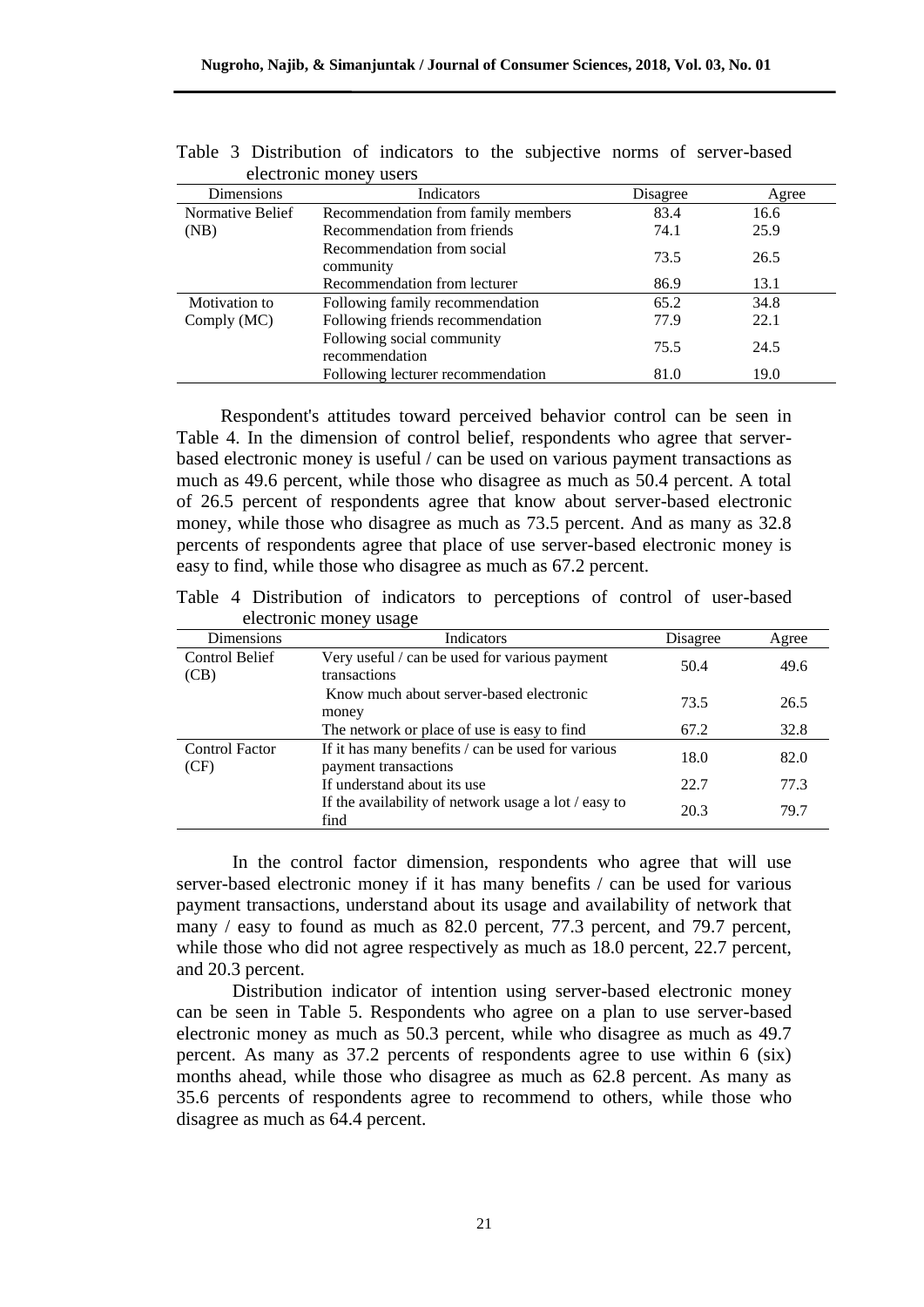| <b>HIQHEY</b>                              |                                 |              |       |
|--------------------------------------------|---------------------------------|--------------|-------|
| Dimension                                  | Indicator                       | Disagree     | Agree |
| <i>Behavioral</i><br><i>Intention</i> (BI) | Plan to use                     | 49.7<br>50.3 |       |
|                                            | Will use in the next six months | 62.8         | 37.2  |

Table 5 Distribution of indicator of user intention in server-based electronic money

Exogenous latent Attitude Toward Behavior (ATB) users are explained by two dimensions of Behavioral Beliefs (BB) and Outcome Evaluation (OE) of 0.91 and 0.81. The dimensions of behavior belief (BB) are explained by six indicators, ie more practical transactions (BB1), safer transactions (BB2), faster transactions (BB3), following trends / lifestyles (BB4), cheaper cost (BB5) and easier transactions (BB6). The highest load factor value is found on safer transaction indicator (BB2) which is 0.78, while the smallest is indicated by trend/lifestyle (BB4) that is equal to 0.63. This shows that security in transactions more effectively increases the confidence of user behavior so that attitudes toward user behavior will be better. While following the trend or lifestyle is less a consideration for consumers in behaving than other indicators (Figure 3).

The dimension of the results of the outcome evaluation (OE) are described by 6 indicators of importance of practicality (OE1), importance of safety (OE2), importance of speed (OE3), importance of following trends / lifestyles (OE4), importance of cheaper cost (OE5) and the importance of easiness (OE6). The highest loading factor value is in the indicator of the importance of speed in transactions (OE3) that is 0.82, while the smallest is in the indicator of the importance of following the trend/lifestyle (OE4) that is equal to 0.58. This shows that the speed in transactions more effectively improve attitudes toward the evaluation results received so that attitudes toward user behavior will better.

An exogenous latent variable of Subjective Norms (SB) of the user is explained by two dimensions of Normative Beliefs (NB) and Motivation to Comply (MC) of 0.80 and 0.86 respectively. The dimension of normative belief (NB) is explained by four indicators that are recommendation from the family member (NB1), recommendation from a friend (NB2), recommendation from social community (NB3) and lecturer (NB4). The highest loading factor value is indicator of recommendation from a friend as much as 0.86, while the smallest is the recommendation from the lecturer (NB4) as much as 0.70. This suggests that the recommendation from a friend more effective increases normative beliefs also to improve subjective norm. While recommendation from lecturer is less considered by consumers in determining attitude (Figure 3).

The dimension of motivation to comply (MC) is explained by four indicators that following recommendation of family (MC1), recommendation of friend (MC2), recommendation of social community (MC3) and recommendation of lecturer (MC4). The highest loading factor value is the indicator of following recommendation of friends (MC2) and following the social community recommendation with the same value of 0.94, while the smallest is the indicator of following recommendation of the family (MC1) of 0.82. This suggests that the recommendation of friends and social communities more effective increases the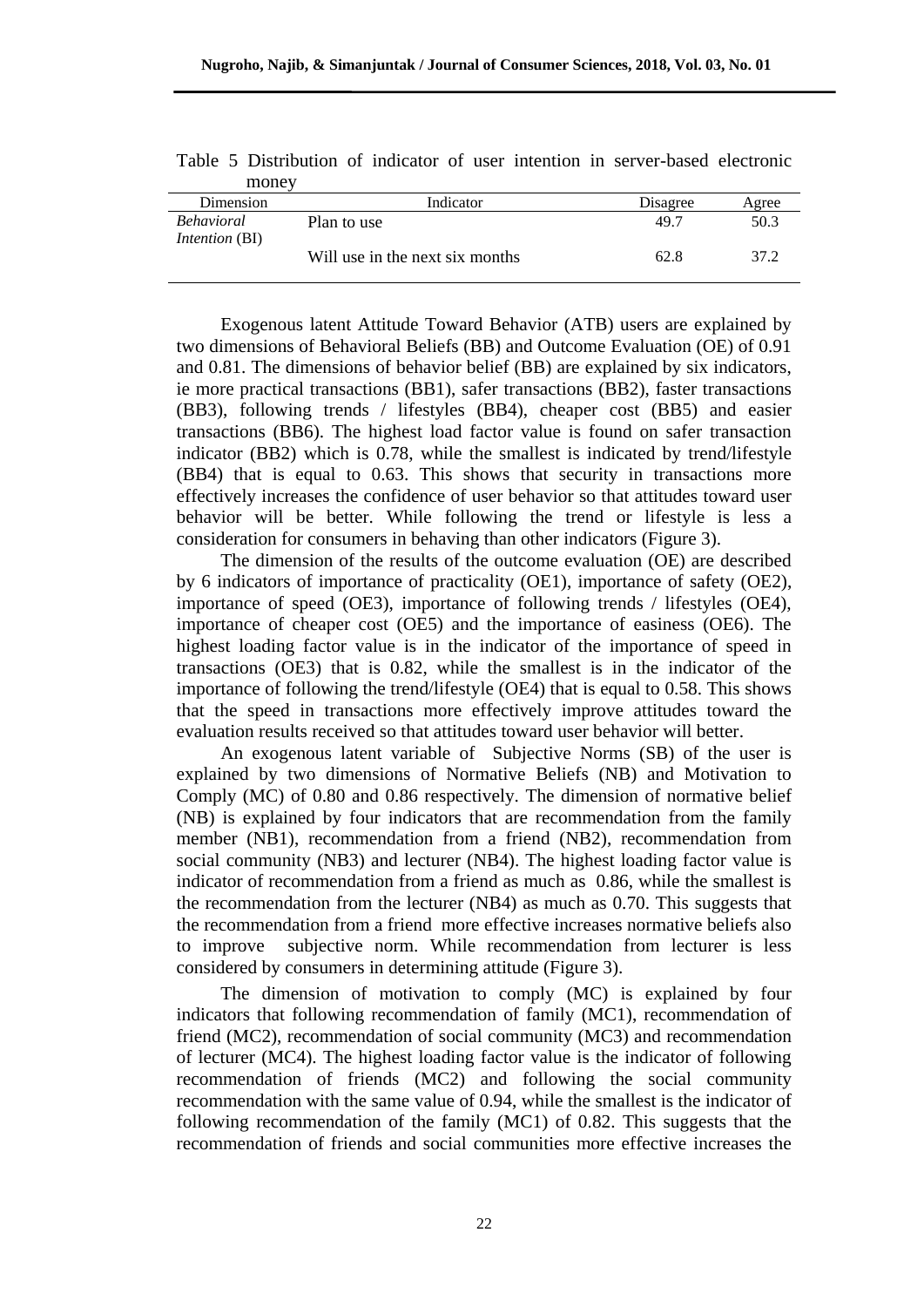

motivation to adhere to using server-based electronic money in payment transactions there by improving subjective norms.

\*: significant (t-count  $\geq$  1.96)

## Figure 3 Loading factor model SEM

Exogenous latent variable Perceived Behavioral Control / PBC is described by two dimensions, Control Belief (CB) and Control Factor (CF) respectively by 0.96 and 0.70. The dimension of control belief (CB) is explained by three indicators that are very useful/can be used on various payment transactions (CB1), know much about server-based electronic money (CB2) and the network or place of use is easy to find (CB3). The highest loading factor value is on the indicator of very useful / can be used in various payment transactions (CB1) as much as 0.84, while the smallest are found in the indicator of the network or place of use is easy to find (CB3) that is equal to 0.69. This suggests that many of the benefits/usability of using server-based electronic money on more effective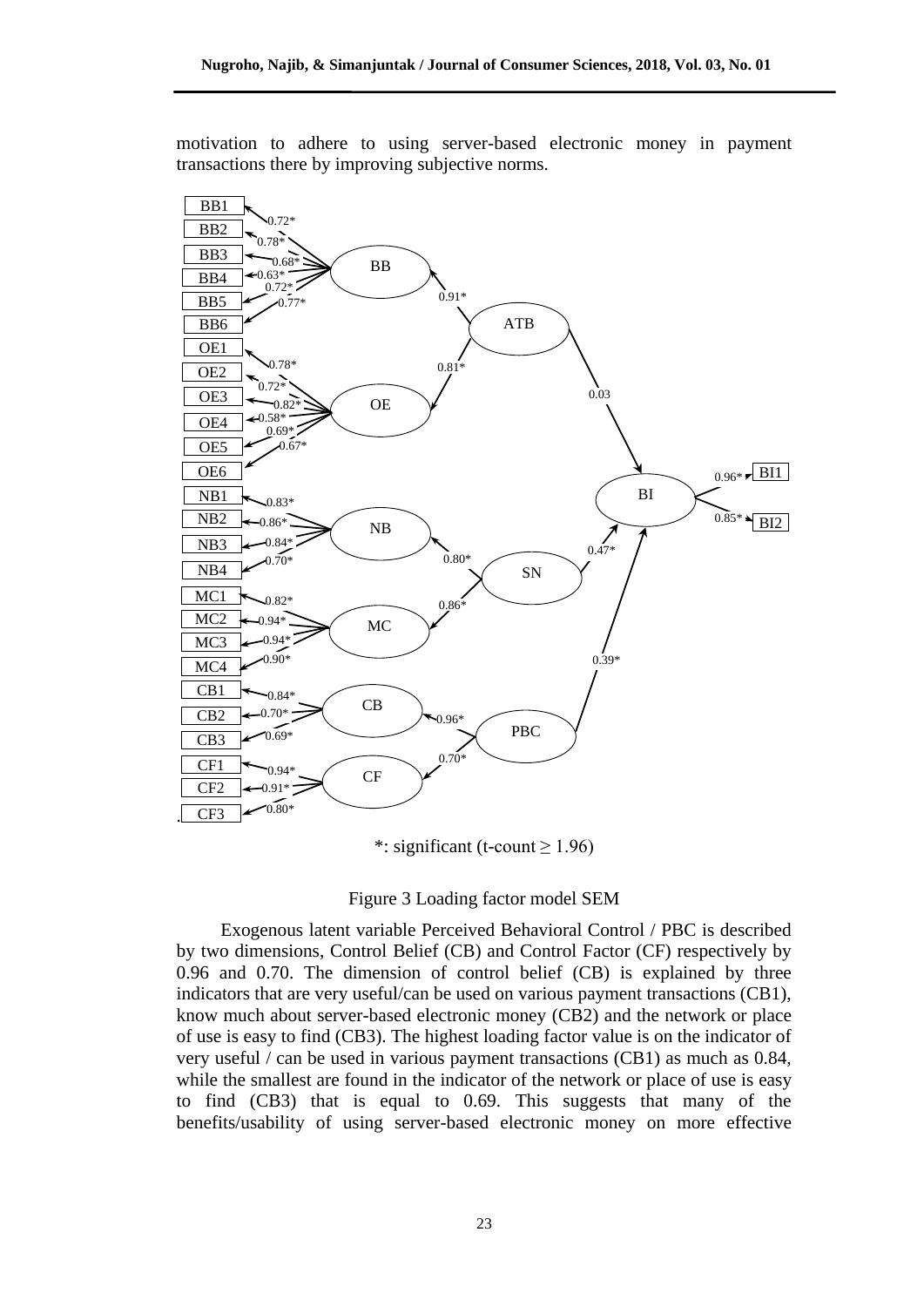payment transactions increases the confidence of controls so that perceived behavior control increases (Figure 3).

The dimensions of control factor (CF) is explained by three indicators that will use server-based electronic money if it has many benefits / can be used for various payment transactions (CF1), will use server-based electronic money if it understands its use (CF2) using server-based e-money if the availability of network usage is large/easy to find (CF3). The highest loading factor value is the indicator of will use server-based electronic money if it has many benefits /can be used for various payment transactions (CF1) as much as 0.94, while the smallest is in the indicator of will use server-based money if the availability of network usage much/easy to find (CF3) that is equal to 0.80. This suggests that the increased benefits/usability of server-based electronic money on more effective payments increases the control factor so that perceived behavior control increases.

Endogenous latent variables of Behavior Intention (BI) are explained by two indicators namely plan to use (BI1) and intention in using electronic money in the next six months (BI2). The highest loading factor value can be in the indicator of plan to use (BI1) that is equal to 0.96, while the intention in using electronic money in the next 6 (six) months (BI2) is 0.85.This indicates that consumer intention is more likely to plan for using server-based electronic money as a means of payment (Figure 3).

#### **Discussion**

The influence of attitudes toward behavior (ATB) on the intention of using server-based electronic money is shown with the value of loading factor of 0.03 and the value of t-count 0.43. The loading factor value shows that the influence of attitudes toward the intention of using server-based electronic money is 0.03. the t-count value (0.43) is smaller than the t-table value (1.96) at the 95 percent confidence level. This shows that Attitude Toward Behavior (ATB) has no significant influence on Behavior Intention (BI). In accordance with Annilda (2017); Farida and Mahmud (2014); Handika and Sudaryanti (2017) that Attitude Toward Behavior has no significant influence on Behavior Intention.

The influence of Subjective Norm (SN) on the intention of using serverbased electronic money is shown with loading factor value of 0.47 and t-count value 4.45. The value of loading factor shows that the influence of subjective norm to the behavior intention of using server-based electronic money is 0.47. The t-count value (4.45) is greater than the t-table value (1.96) at the 95 percent confidence level. This indicates that Subjective Norms (SN) has an influence on the Behavior Intention (BI). In accordance with the research result of Alam and Sayuti (2011); Hatta, Baihaqi and Rahmahdaniati (2017); Fatmasari and Wulandari (2016); Knabe (2012); Riyanti (2015); Curz, Suprapti and Yasa (2015); Burhanudin (2015); Handika and Sudaryanti (2017); Wijayanti and Putri (2016); Farida and Mahmud (2014); Prasastyo (2015); Tjahjono, Maryati and Fauziyah (2013), Urban, Zverinova and Scasny (2012); Rustam, Widya and Rukhviyanti (2015) and Rahmatsyah (2011) that subjective norms have a significant influence on intention / behavior intention.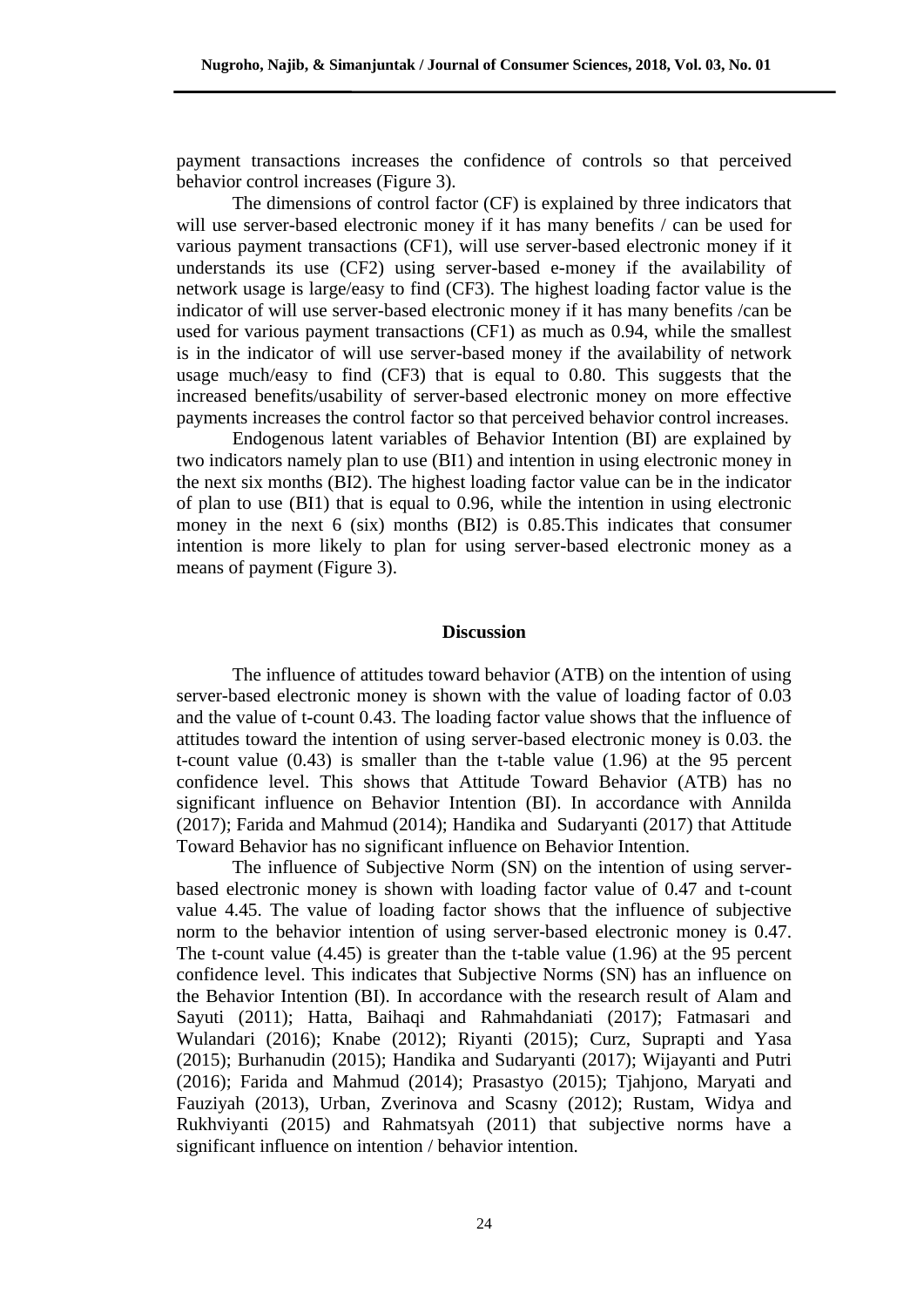The influence of perceived behavior control (PBC) on behavior intention (BI) the use of server-based e-money is shown by loading factor value 0.39 and tcount 2.67. The value of the loading factor shows that the influence of perceived behavior control on the behavior intention of using server-based electronic money is 0.39. The t-count value (2.67) is greater than the t-table value (1.96) at 95 percent confidence level. This indicates that Perceived Behavioral Control (PCB) has a significant influence on Behavior Intention (BI). In accordance with the results of research Curz, Suprapti and Yasa (2015); Burhanudin (2015); Handika and Sudaryanti (2017); Rahmatsyah (2011); Annilda (2017); Knabe (2012) and Prasastyo (2015) that perceived behavioral control has a significant influence on behavior intention.

# **Conclusion and Recommendation**

## **Conclusion**

From the results of this study can be concluded that consumer intention in using server-based electronic money is influenced by subjective norms that greatest described by following recommendation of friends and social communities and perceived behavioral control that greatest described by the benefit /usability of using server-based electronic money on various payment transactions. Of the two factors, the greatest influence is subjective norms.

## **Recommendation**

The usage of server-based electronic money as a means of payment certainly involves buyers and sellers. This study only studied the factors that influence consumer intention in the use of server-based electronic money as a means of payment (as a buyer).The next research can examine the factors that influence intention seller or service provider in receiving payment using electronic money.

# **References**

- Ajzen, I. (2005). Attitudes personality and behavior ( $2<sup>nd</sup>$  edition). Berkshire. UK. Open University Press-McGraw Hill Education.
- Alam S. S., [& Sayuti](http://www.emeraldinsight.com/author/Mohamed+Sayuti%2C+Nazura) N. M. (2011). Applying the theory of planned behavior (TPB) in halal food purchasing [Abstract]*. International Journal of Commerce and Management*, 21 (1), 8-20.
- Anggelina J., & Japarianto E. (2014). Analisis pengaruh sikap, subjective norm dan perceived behavioral control terhadap purchase intention pelanggan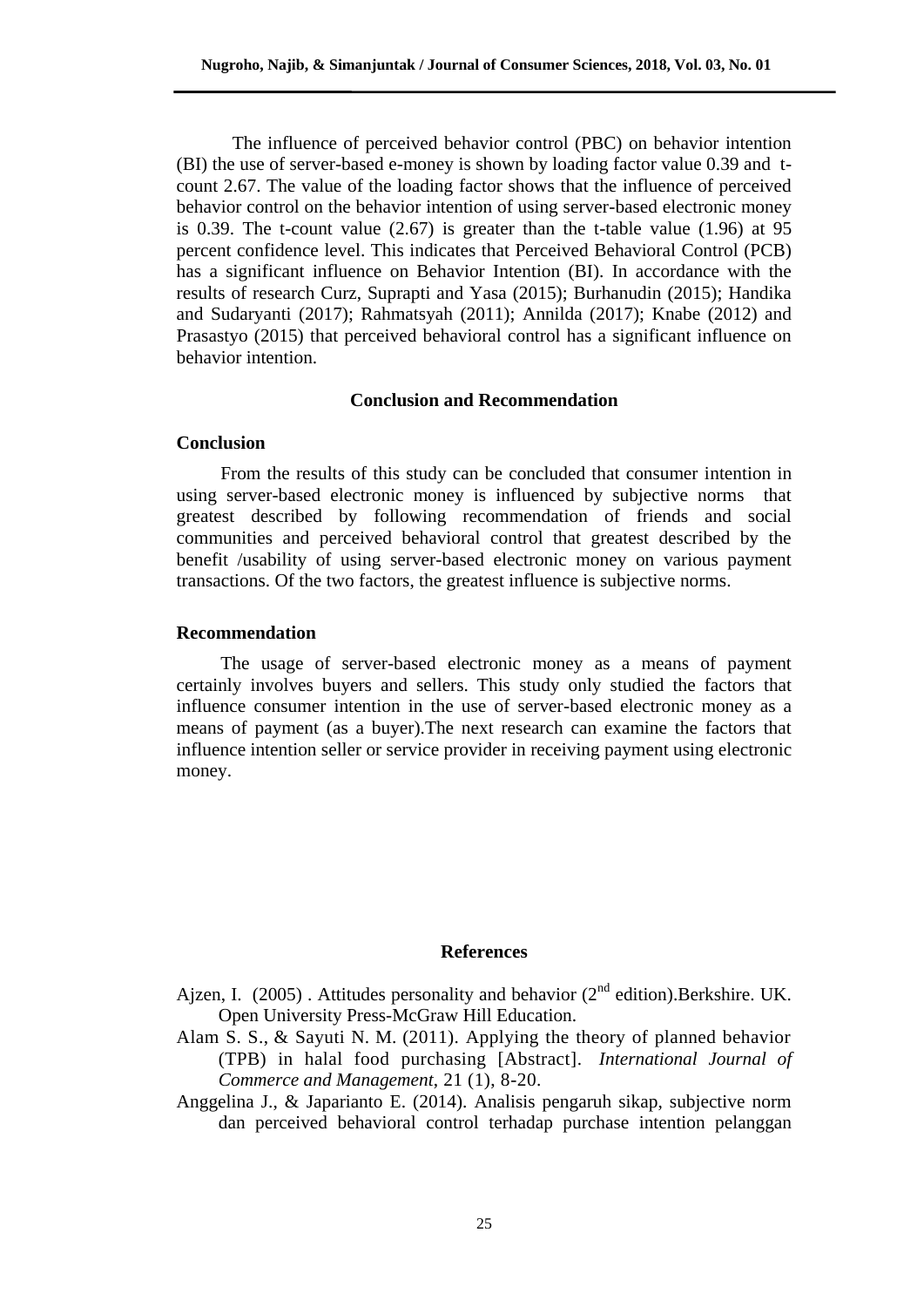SOGO Department Store di Tunjungan Plaza Surabaya. *Jurnal Strategi Pemasaran*, 2(1),1-7.

- Annilda, F. (2017). Faktor yang mempengaruhi minat pengguna internet banking pada usia produktif di Bank XYZ Bogor(Master's thesis). Sekolah Pascasarjana Institut Pertanian Bogor, Bogor.
- Bank Indonesia. (2009). Meta data. Retrieved from <http://www.bi.go.id/id/> statistik/metadata/sistempembayaran/Documents/MetadataEMoney.pdf
- Burhanudin. (2015). Aplikasi theory of planned behavior pada intensi mahasiswa untuk berwirausaha.*Jurnal Bisnis dan Ekonomi*, 6 (1), 60-72.
- Cruz, L., Suprapti N. W. S., & Yasa N. Y. K. (2015). Aplikasi theory of planned behavior dalam membangkitkan niat berwirausaha bagi mahasiswa fakultas ekonomi UNPAZ, Dili, Timor Leste.*E-Jurnal Ekonomi dan Bisnis Universitas Udayana*, 4 (12), 895-920.ISSN : 2337-3067.
- Farida, I., & Mahmud. (2014). Pengaruh theory of planned behavior yang berdampak pada intensi berwirausaha mahasiswa. *Economics & Business Research Festival*.ISBN : 978-979-3775-555-5
- Fatmasari, D., & Wulandari, S. (2016). Analisis faktor-faktor yang mempengaruhi minat mahasiswa dalam penggunaan APMK.*Jurnal Penelitian Hukum Ekonomi Syariah*, 4 (1). ISSN P: 2355-0805 ISSN E:2549-4112.
- Handika, M. F. D., & Sudaryanti, D. (2017). Analisis faktor-faktor yang mempengaruhi niat mahasiswa melakukan tindakan wishtleblowing (studi pada mahasiswa akuntansi STIE Asia Malang). *Jurnal Ilmiah Bisnis dan Ekonomi Asia)*, 11 (1), 56-63.
- Haryono, T., Sumarwan, U., Saefuddin, A. & Hartoyo. (2012). Structural model of factors influencing consumer' intention to use natural gas: an application of planned behavior theory. *Global Advanced Research Journal of Educational Research and Review, 1 (10), 244-252*. ISSN: 2315-5132
- Hatta, M., Baihaqi, & Rahmahdaniati, R. (2017). Perilaku berbagi pengetahuan akuntansi pada dosen akuntansi Kota Bengkulu: pendekatan theory of planned behavior (TPB). *Jurnal Akuntansi, Ekonomi Dan Manajemen Bisnis***,**5 (1), 26-44. ISSN: 2548-9836**.**
- Knabe, A.P. (2009). Applying Ajzen's theory of planned behavior to study of online course adoption in public relations education. (Dissertations). Marquette University.
- Nazir, M. (1998). Metode Penelitian. Jakarta (ID): Ghalia Indonesia.
- Parastiti, D. E., Mukhlis, I., & Haryono, A. (2015). Analisis penggunaan uang elektronik pada mahasiswa fakultas ekonomi universitas negeri malang (studi kasus: uang elektronik brizzi). *Jurnal Ekonomi dan Studi Pembangunan Universitas Negeri Malang*, 7 (1).ISN 2502-7115.
- Prasastyo, K. W. (2015). Aplikasi theory of planned behavior dalam intensi pembelian apartemen di wilayah Jakarta dengan domisili sebagai variabel moderating. *Jurnal Bisnis dan Akuntansi*, 17 (02), 134-142. ISSN 1410- 9875
- Rahmatsyah, D. (2011). Analisa faktor-faktor yang mempengaruhi minat penggunaan produk baru (Studi kasus : uang elektronik kartu flazz BCA) (Master'sthesis). Fakultas EkonomiUniversitas Indonesia, Depok.